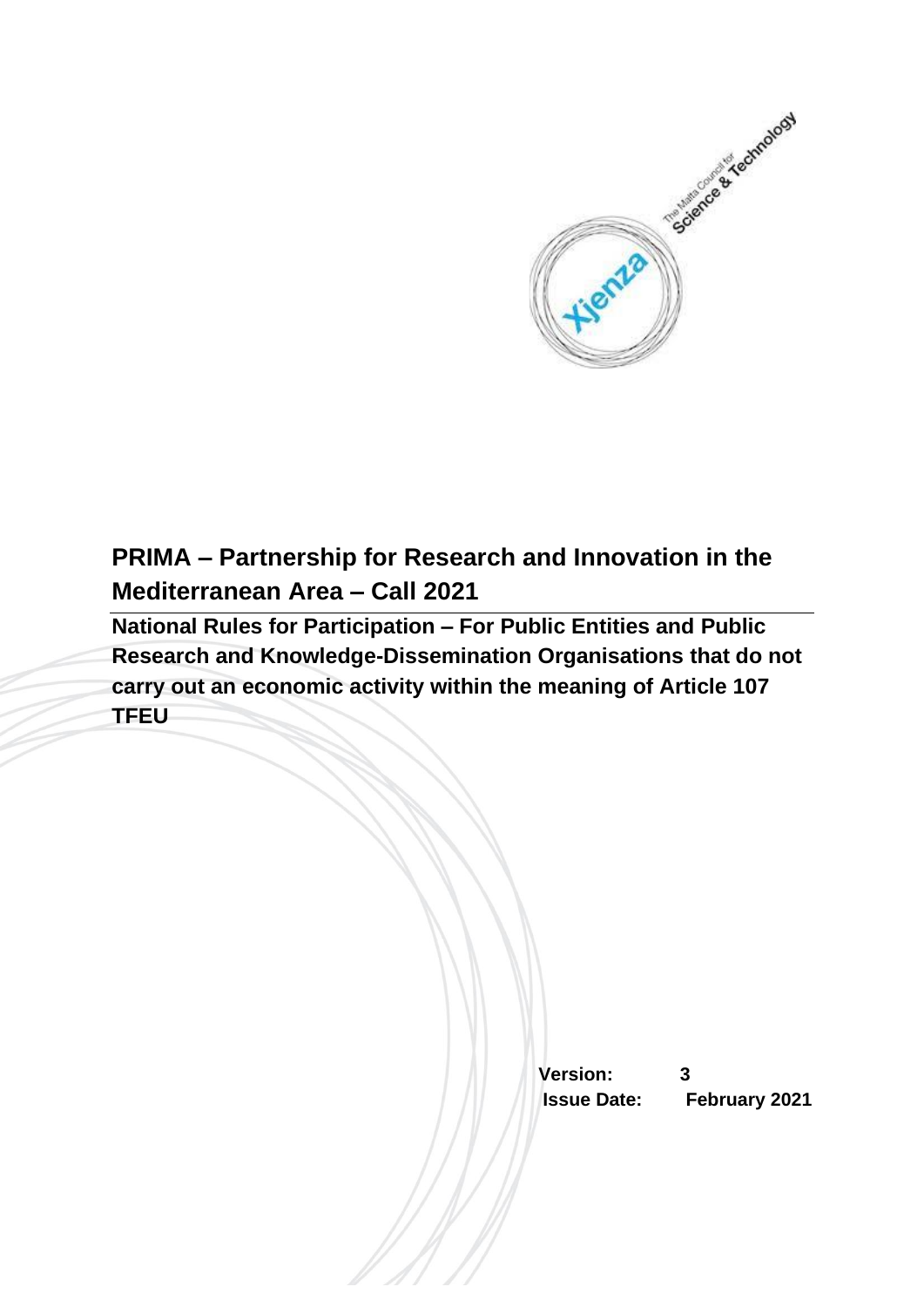# **Table of Contents**

| $\mathbf{1}$ . |  |
|----------------|--|
| 1.1            |  |
| 1.2            |  |
| 1.3            |  |
| 2.             |  |
| 2.1            |  |
| 3.             |  |
| 3.1            |  |
| 3.2            |  |
| 3.3            |  |
| 3.4            |  |
| 3.5            |  |
| 3.6            |  |
| 4.             |  |
| 4.1            |  |
| 4.2            |  |
|                |  |
| 5.             |  |
| 6.             |  |
| 6.1            |  |
| 6.2            |  |
| 6.3            |  |
| 6.4            |  |
| 7.             |  |
| 7.1            |  |
| 7.2            |  |
| 7.3            |  |
| 7.4            |  |
| 7.5            |  |
| 7.6            |  |
| 7.7            |  |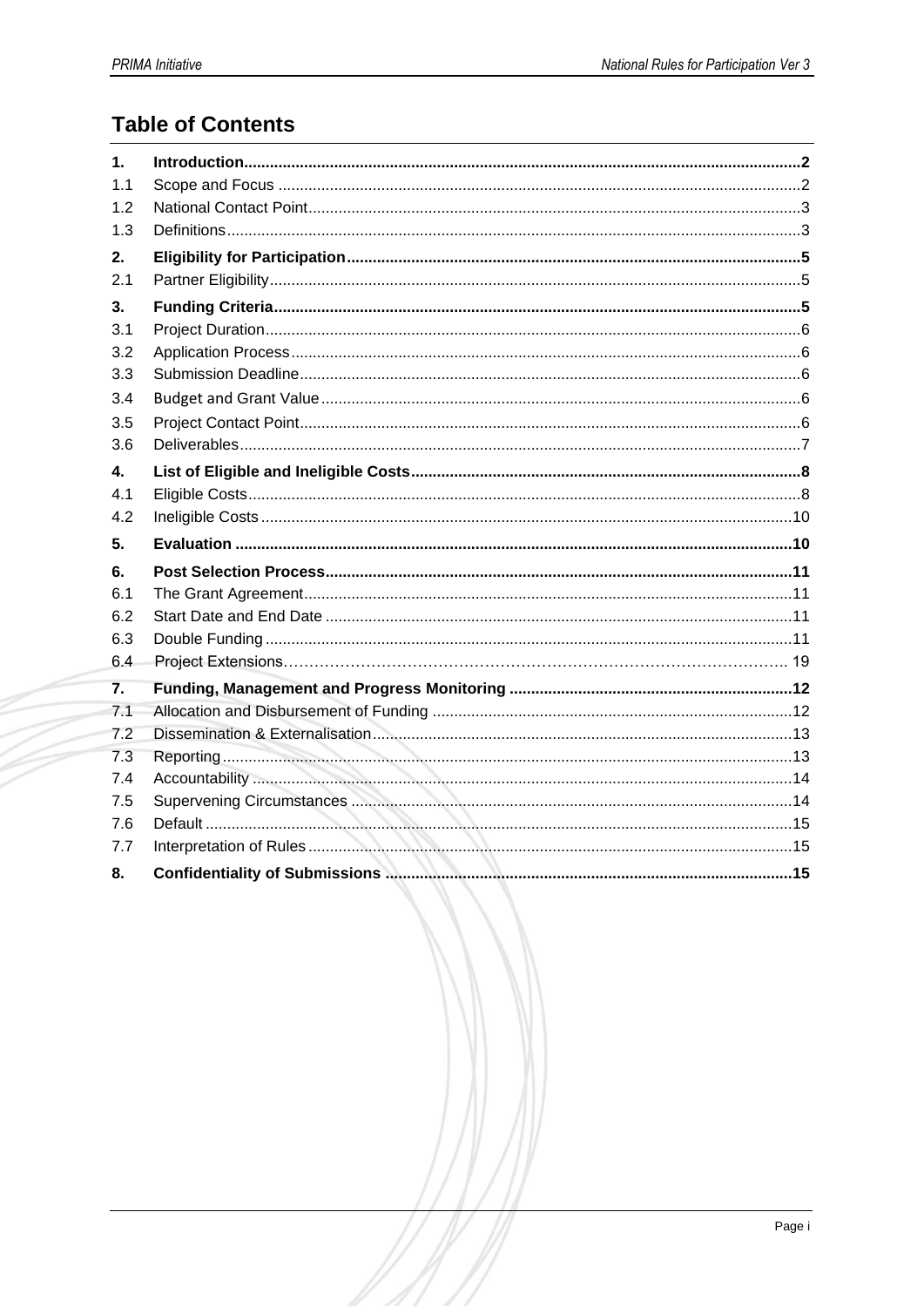# <span id="page-2-0"></span>**1. Introduction**

 Funding Party: Malta Council for Science and Technology for and on behalf of the Foundation for Science and Technology, Villa Bighi, Kalkara, KKR 1320 Malta

## <span id="page-2-1"></span>**1.1 Scope and Focus**

The Partnership for Research and Innovation in the Mediterranean Area (PRIMA) is an initiative launched by 19 Euro-Mediterranean Countries, including 11 EU States (Croatia, Cyprus, France, Germany, Greece, Italy, Luxembourg, Malta, Portugal, Slovenia and Spain) and 8 non-EU Countries (Algeria, Egypt, Israel, Jordan, Lebanon, Morocco, Tunisia and Turkey) to participate in a EU joint research and innovation programme.

The PRIMA Programme support research in the fields of Water Management, Sustainable Agriculture and Food Systems. The annual calls will be launched inside a unique framework with two sections: Section 1 Calls will be funded from the EU contribution and Section 2 Call will be funded by the National Contributions of PRIMA Participating Countries. These National Rules for Participation are applicable to the Section 2 Calls only.

Please visit the 'Calls for Proposals' section on the [PRIMA](https://prima-med.org/) website for more information on the description of the topics that are eligible for funding '.

Each project proposal must be in accordance with the following:

- The proposed research project has to meet all eligibility conditions described in the call text and in the PRIMA Annual Work Plan
- The proposal should be novel and not correspond with on-going or completed projects funded by other instruments, programmes or projects
- Project consortia must include **at least three independent eligible legal entities from three different participating countries**. At least one must be established in an EU Member State or third country associated to Horizon 2020 participating in PRIMA and not being a Mediterranean Partner Country (MPC) (Cyprus, Croatia, France, Germany, Greece, Italy, Luxembourg, Malta, Portugal, Slovenia and Spain) and at least one must be established in a third country non-EU Participating State bordering the Mediterranean Sea (MPC) considered as a Participating State (Algeria, Egypt, Jordan, Lebanon, Morocco, Tunisia, Israel and Turkey).
- The proposals should strive to be balanced between the countries involved in the project as far as the volume of work is concerned.
- In every proposal, one of the entities has to act as the Project Coordinator who has the responsibility for submitting the application on behalf of the Consortium.
- There is no upper limit of eligible consortium size. Consortia may involve as many partners as necessary to achieve the project goals. However, applicants should be aware that a higher number of represented countries in a consortium will not automatically result in a positive evaluation of the proposal. There is no upper limit of partners from the same country, unless stated otherwise in the National Regulations.
- Partners who are not eligible for funding, including partners from countries not participating in this call may participate at their own expense or if they have their own separate source of funding. The applicants have to prove (letter of intent / commitment) the willingness of other partners to fund their own activities. However, they cannot coordinate a project and their contribution to the project should not be vital. They are not taken into account in the minimum requirement of eligible partners and countries in the PRIMA eligibility criteria
- The eligibility of each applicant has to be checked according to the national criteria published in the National Regulations before submission.
- Submission will follow a two-stage procedure. For the first stage, a pre-proposal must be submitted. Successful applicants in the first stage will be invited to submit a full proposal for the second stage.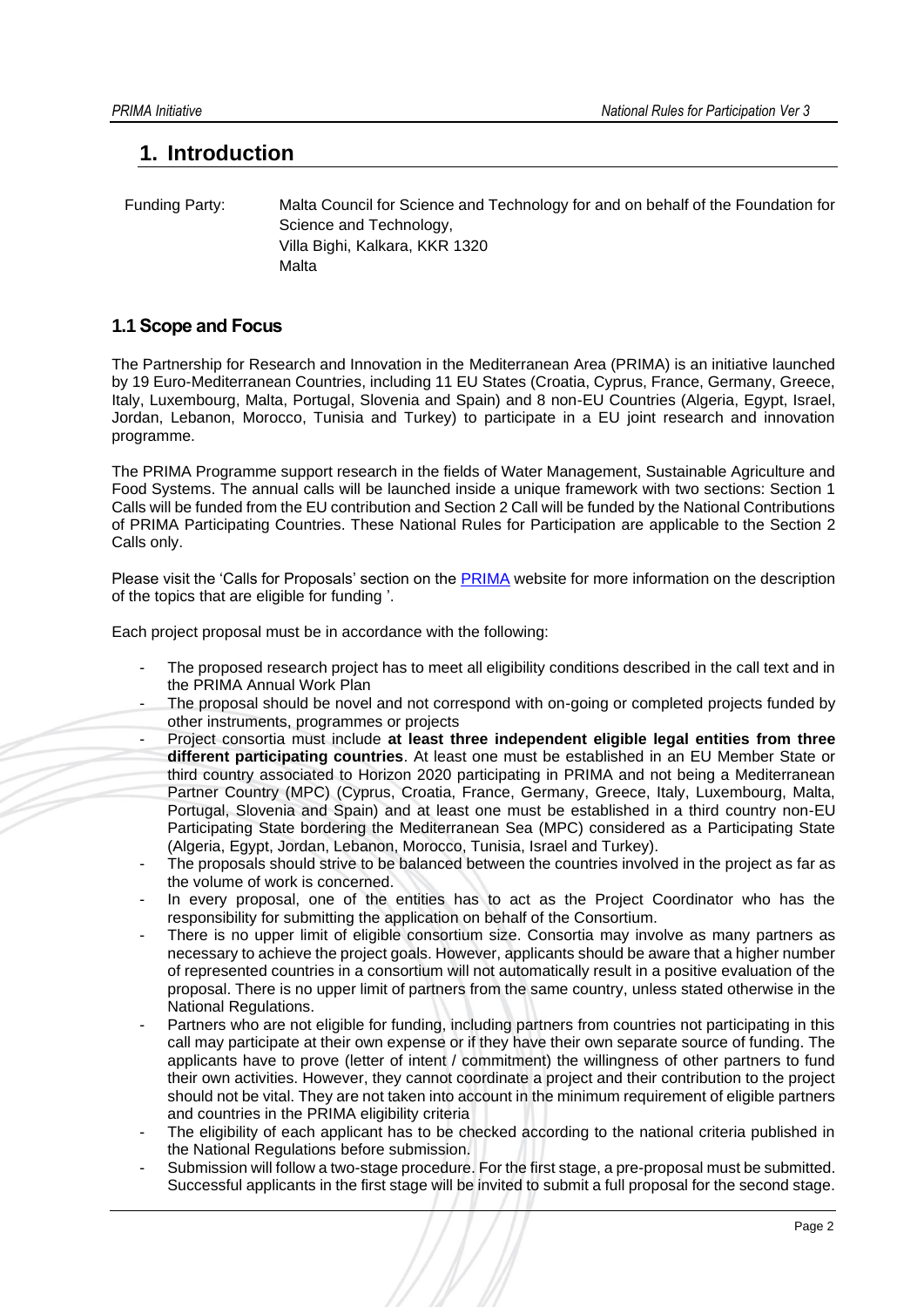- The pre-proposal and the full proposal must be submitted by the Project Coordinator correctly and completely before the respective deadlines via the PRIMA electronic submission tool in the PRIMA website [\(www.prima-med.org\)](http://www.prima-med.org/).
- The proposal must be written in English.
- Each proposal submitted correctly and on time will be checked for eligibility as a whole. This means that failure of one partner within the consortium to meet the criteria will cause the entire project to be rejected.
- Funding under this joint initiative is made available on the basis that an Applicant does not benefit from any other grant or financial incentive in respect to the expenses related to the execution of the project.

### <span id="page-3-0"></span>**1.2 National Contact Point**

Correspondence should be directed to:

, The Malta Council for Science & Technology Villa Bighi, Kalkara KKR 1320, Malta E-mail: [prima.mcst@gov.mt](mailto:prima.mcst@gov.mt)

### <span id="page-3-1"></span>**1.3 Definitions**

**Applicant** means anyone eligible for participation in a Project in terms of these Rules for Participation and who consequently applies for funding under this joint initiative.

**Arm's length** means that the conditions of the transaction between the contracting parties do not differ from those which would be stipulated between independent enterprises and contain no element of collusion. Any transaction that results from an open, transparent and non-discriminatory procedure is considered as meeting the arm's length principle.

**Council** refers to the Malta Council for Science and Technology

**Eligible direct costs** are those costs incurred directly by the national beneficiaries during the duration of the project and used primarily for the purpose of achieving the objectives of the project. All eligible expenses must be incurred between the Start Date and the End Date of the Project and must be limited to the budgeted value.

**End Date** means the date when the Project Period, having commenced on the Start Date, expires. The Project Period is the time required to execute the Project as indicated in the grant agreement.

**Innovation** is defined as the internationally novel scientific/technological development of a technological process, product or service. Also, the definition of innovation within the same context can also be applied to non-novel, yet step-change/ground-breaking enhancement of existing technological processes, products or services, or even the application of existing knowledge to new novel applications of these solutions to deliver step-change competitiveness through such an application.

**Legal Entity** means any entity created within the European Economic Community, having an operating base in Malta and which has legal personality, which may, acting under its own name, exercise rights and be subject to obligations.

**Partner** is defined as a partner in a consortium of a funded transnational project

**Project Contact Point** is the individual, appointed to act on behalf of the Applicant and who is responsible for communicating with the Council about the Project.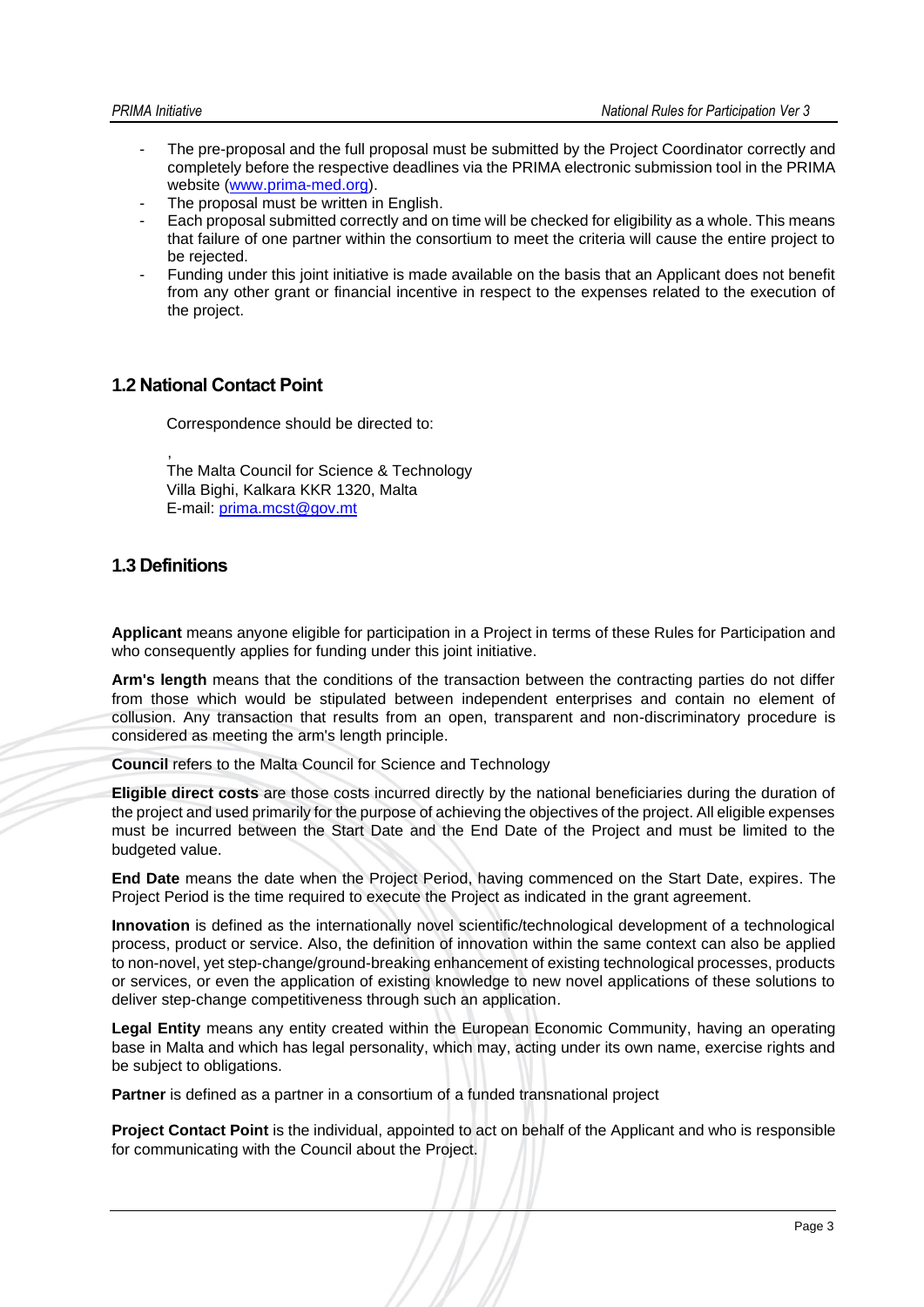**Personnel costs** means the costs of researchers, technicians and other supporting staff to the extent employed on the relevant project or activity

**Project Coordinator** is one of the beneficiaries of a project consortium that is appointed as the single point of contact between the Lead Agency and/or the funding bodies and the consortium partners from proposal submission to project end. He/she will have the responsibility of ensuring that all the partners involved in the consortium are eligible and supervises the project workflow with the help of WP leaders. Additionally, he/she will be required to submit the project application on behalf of the consortium and must also compile and submit reports / deliverables to the funding bodies which in turn will relay these documents to the Lead Agency. Can also be referred to as **Principal Investigator**.

**Project Grant** means the granted funding provided.

**Project Value** means the entire project budget including any co-financing.

**Public Entity** is any Ministry, Department, Entity, Authority, Public Commission, Public Sector Foundation or a similar organisation that does not carry out an economic activity within the meaning of Article 107 TFEU and that exercises public power, or else acts in its own capacity as public authority, where the activity in question forms part of the essential function of the State or is connected with those functions by its nature, its aim and the rules to which it is subject. However, the classification of a particular entity as an undertaking depends entirely on the nature of its activities, and the overriding criterion of consideration is whether it carries out an economic activity or not, e.g. an entity that is formally part of the public administration may nevertheless have to be regarded as an undertaking within the meaning of Article 107(1) of the Treaty. Thus, an entity that carries out both economic and non-economic activities is to be regarded as an undertaking only with regards to the former. In this case, if the economic activity can be separated from the exercise of public powers, than that entity acts as an undertaking in relation to that activity and the financing, the costs and the revenues of that economic activity shall be accounted for separately from the other non-commercial activities.

If an economic activity cannot be separated from the exercise of public power, the activities exercised by that entity as a whole, remain connected with the exercise of those public powers and therefore fall outside the notion of an undertaking.

**Research and Development** is defined as the systematic investigation, work or research carried out in any field of science or technology through experiment, theoretical work or analysis undertaken in order to acquire new knowledge, primarily directed towards a specific practical aim or objective, and includes:

- a) **Fundamental Research** means experimental or theoretical work undertaken primarily to acquire new knowledge of the underlying foundations of phenomena and observable facts, without any direct commercial application or use in view
- b) **Industrial Research** means the planned research or critical investigation aimed at the acquisition of new knowledge and skills for developing new products, processes or services or for bringing about a significant improvement in existing products, processes or services. It comprises the creation of components parts of complex systems, and may include the construction of prototypes in a laboratory environment or in an environment with simulated interfaces to existing systems as well as of pilot lines, when necessary for the industrial research and notably for generic technology validation
- c) **Experimental Development** means acquiring, combining, shaping and using existing scientific, technological, business and other relevant knowledge and skills with the aim of developing new or improved products, processes or services. This may also include, for example, activities aiming at the conceptual definition, planning and documentation of new products, processes or services

Experimental development may comprise prototyping, demonstrating, piloting, testing and validation of new or improved products, processes or services in environments representative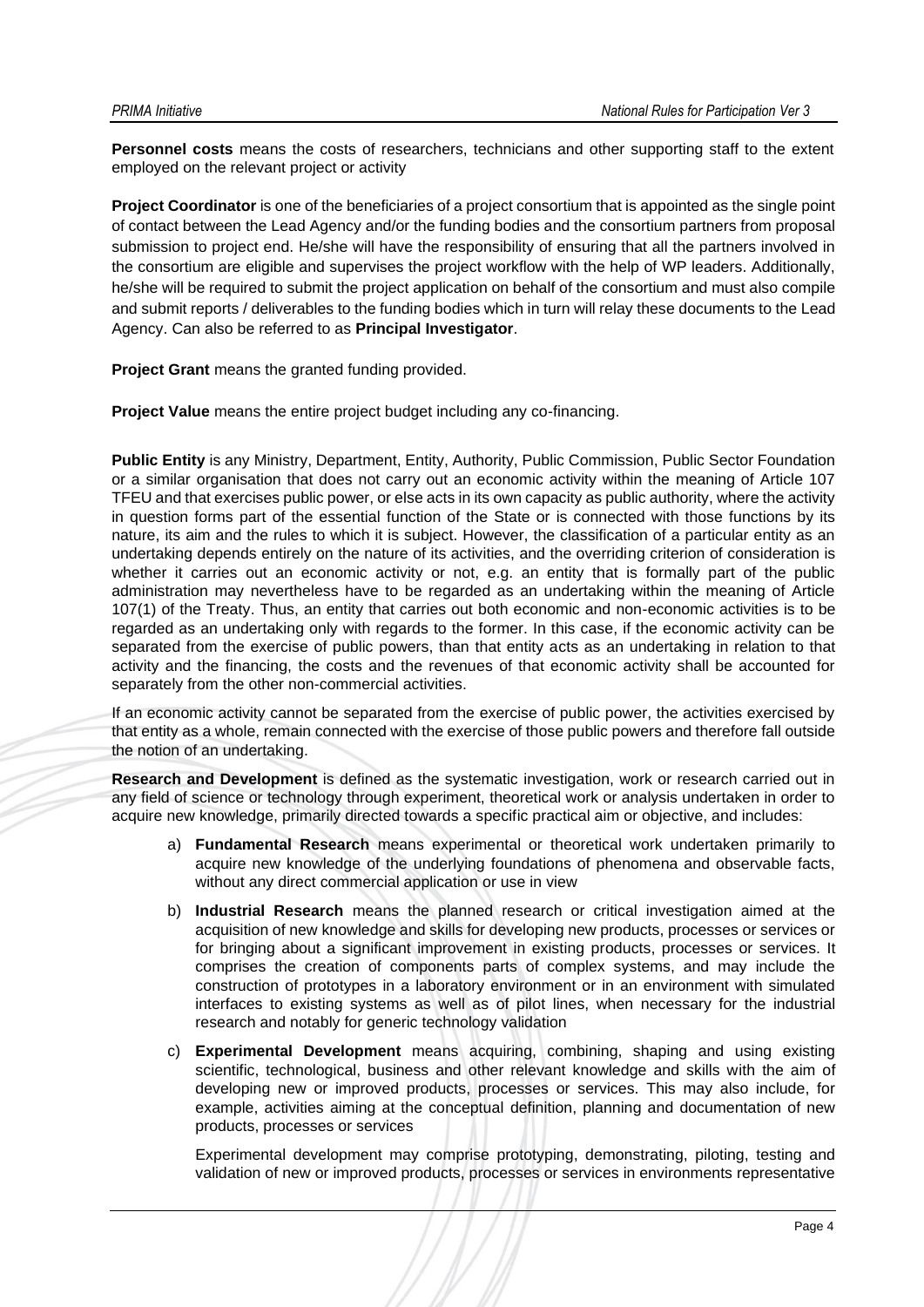of real life operating conditions where the primary objective is to make further technical improvements on products, processes or services that are not substantially set. This may include the development of a commercially usable prototype or pilot which is necessarily the final commercial product and which is too expensive to produce for it to be used only for demonstration and validation purposes.

Experimental development does not include routine or periodic changes made to existing products, production lines, manufacturing processes, services and other operations in progress, even if those changes may represent improvements;

**Research and knowledge-dissemination organisation** means an entity (such as universities or research institutes, technology transfer agencies, innovation intermediaries, research-oriented physical or virtual collaborative entities), irrespective of its legal status (organised under public or private law) or way of financing, whose primary goal is to independently conduct fundamental research, industrial research or experimental development or to widely disseminate the results of such activities by way of teaching, publication or knowledge transfer. Where such entity also pursues economic activities the financing, the costs and the revenues of those economic activities must be accounted for separately. Undertakings that can exert a decisive influence upon such an entity, in the quality of, for example, shareholders or members, may not enjoy preferential access to the results generated by it;

**Start Date** means the date which is stated in the grant agreement for the official start of the project.

**Start of Works** means the earlier of either the start of construction works relating to the investment, or the first legally binding commitment to order equipment or any other commitment that makes the investment irreversible. Buying land and preparatory works such as obtaining permits and conducting feasibility studies are not considered start of works. For take-overs, 'start of works' means the moment of acquiring the assets directly linked to the acquired establishment;

**Subcontracted Activity** means any activity related to the project, (including but not limited to consultancy), which is not carried out directly by a Partner or its employees but is carried out by any third party (local or foreign) individual, company, partnership or entity, under whatsoever terms and conditions.

# <span id="page-5-0"></span>**2. Eligibility for Participation**

### <span id="page-5-1"></span>**2.1 Partner Eligibility**

Any Public Entity / Public Research and Knowledge-dissemination Organisation, registered in Malta, that does not carry out an economic activity within the meaning of Article 107 TFEU may apply and will be eligible for funding subject to the terms and conditions laid out in this document and in particular the conditions for eligibility. Applicants who have other funded projects with the Council and are in default, and/or have gone beyond the timelines of the project, are not eligible to participate.

# <span id="page-5-2"></span>**3. Funding Criteria**

The funds for the national beneficiaries participating in the project consortium will be made available in accordance with these rules and regulations.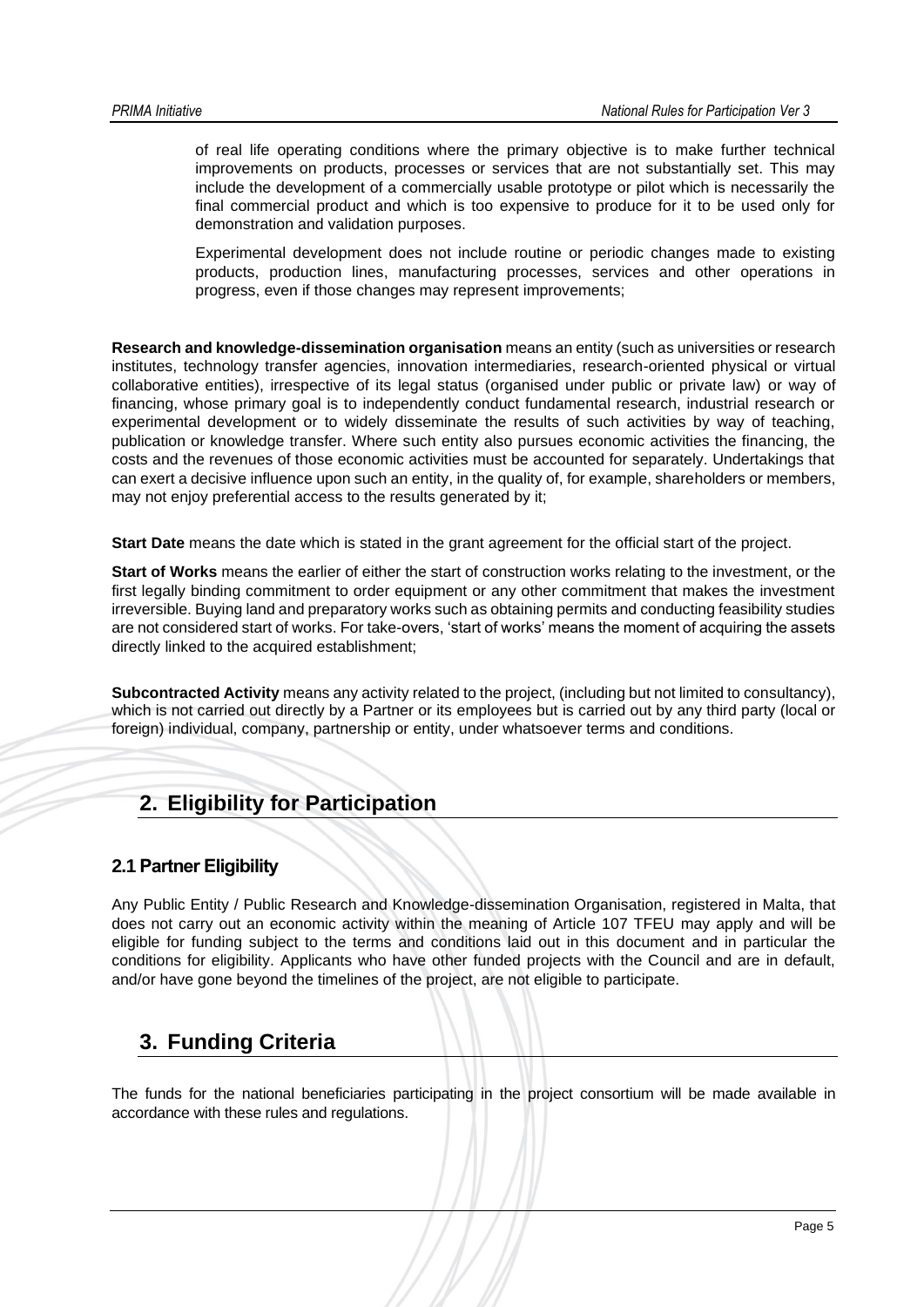## <span id="page-6-0"></span>**3.1 Project Duration**

Project duration should be a maximum of three (3) years. The earliest possible starting date for projects will be fixed at the beginning of the contract negotiations with the national funding organisations.

## <span id="page-6-1"></span>**3.2 Application Process**

Applicants are to submit an application for assistance under this scheme before the start of works.

The application process consists of a two-stage submission process. The pre-proposal and the full proposal are required to be submitted electronically by the Project coordinator via the Online Submission Tool of the PRIMA website.

Additionally, a National Application Form is to be submitted by each national applicant, at the pre-proposal stage, via [prima.mcst@gov.mt.](mailto:prima.mcst@gov.mt)

Only complete National Application Forms shall be considered.

## <span id="page-6-2"></span>**3.3 Submission Deadline**

Deadline for submission of pre-proposal is 21<sup>st</sup> April 2021 (17:00 CET)

Deadline for the submission of National Application Form is 21<sup>st</sup> April 2021 (23:59 CET)

## <span id="page-6-3"></span>**3.4 Budget and Grant Value**

The total maximum National Budget for this Call is of €500,000.

The maximum amount national partner/s can request per project is €500,000.

Funding for successful project submissions will be based on a periodic cash advance and will be regulated through a contractual agreement establishing the terms and conditions governing the financing of the project.

Funding under this scheme is made available on the basis that an Applicant does not benefit from any other grant or financial incentive in respect of the expenses related to execution of the project.

## <span id="page-6-4"></span>**3.5 Project Contact Point**

Each national applicant shall appoint a Project Contact Point. The Project Contact Point shall have the following responsibilities:

- To ensure compliance with their obligations in terms of the Contractual Agreement.
- To compile Periodic Reports and Final Reports including their timely submissions and effective execution of the project.
- To ensure the submission of all required financial reporting as per the Contractual obligations for the partner.
- To execute the project activities according to set timeframes and deliverables.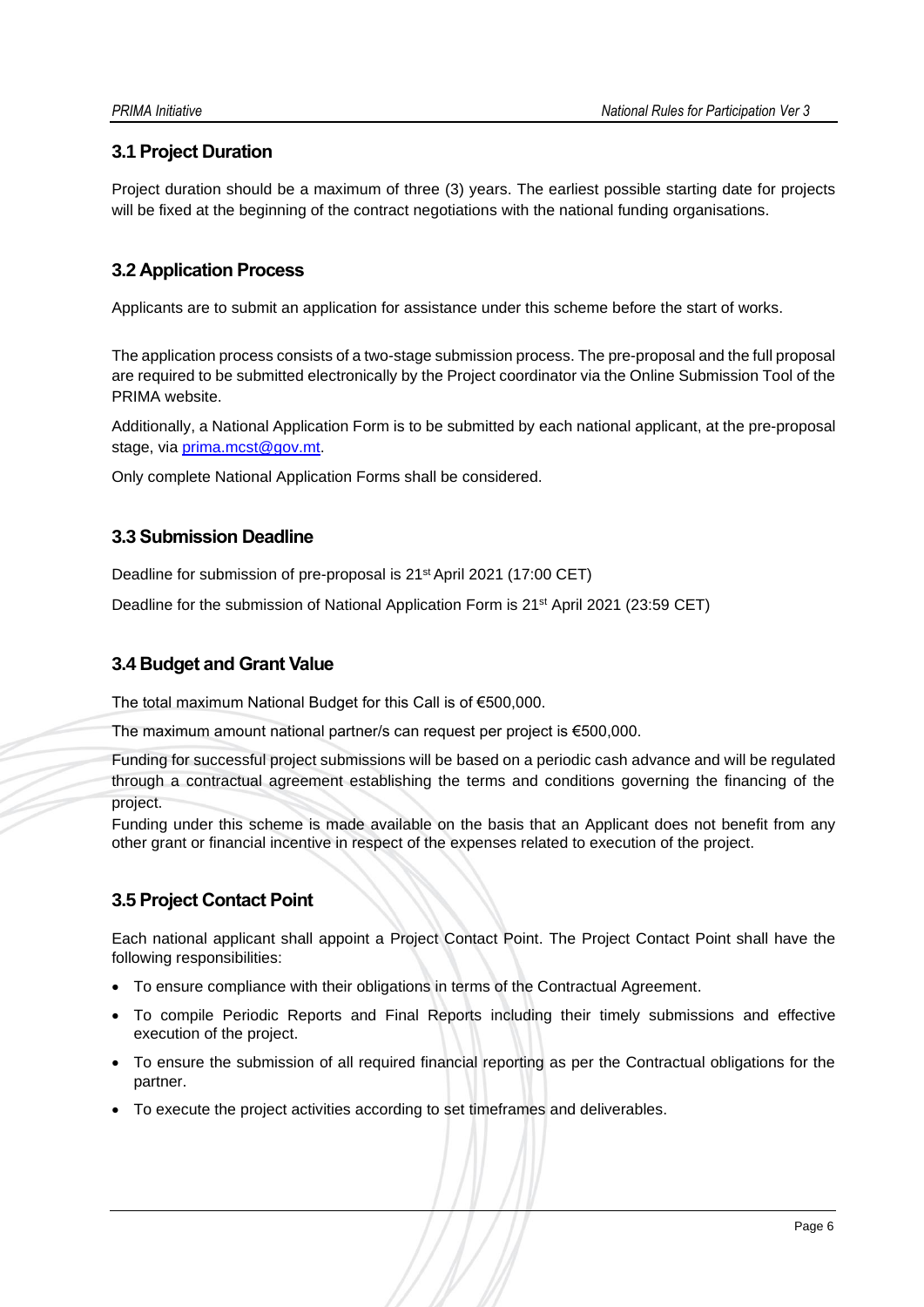### <span id="page-7-0"></span>**3.6 Deliverables**

#### **Mandatory deliverables**

The project plan must give details of certain activities which are required by the Council. These should be included as deliverables in the project proposal and include:

- 1. A showcase of the project to the general public by the National project partner through:
	- The publication of at least two (2) articles per year in local newspapers, online platforms or magazines. These should not contain intellectual property but should raise awareness about the project and its benefits.
	- The organisation of at least one half-day event to be held at the Council's premises or as otherwise directed by the Council.
- 2. By the end date of the project, the Applicant shall be required to provide a proof of submission of an article to an open access peer-reviewed journal.
- 3. Reporting on project progress as per the list hereunder in line with the templates provided by the Council;
	- End of Stage Technical and Scientific Reports;
	- End of Stage Financial Report;
	- End of Project Technical and Scientific Report;
	- End of Project Audited Financial Report.

The reports are to include sufficient evidence on the achievement of the project objectives as well as the parameters indicated in the application.

Changes to the project objectives, work-packages and all the parameters committed in the applications are to be detailed, justified and approved by the Council.

#### **Recommended deliverables**

Further to the mandatory deliverables, the Council invites applications to also include deliverables as recommended below (if applicable), subject to the nature of the research project:

- 1. Monograph/s and/or peer-reviewed paper/s for accepted publication in international journal/s and/or of repute based on the work carried out throughout the Project. The subscription levels, Impact Factor and open sources should be considered in the selection of journals and conferences. Similar papers published on open source media would also be considered favourably.
- 2. Oral presentation/s at international conference/s on the work carried out through the Project.
- 3. The attainment of undergraduate degrees and/or postgraduate degrees and/or post-doctoral research. In cases where the project duration is insufficient for the purpose of submitting a degree, there has to be a commitment to complete the degree outside the duration of the project utilising other sources of funding.
- 4. Registration of a patent or other Intellectual Property Rights stemming from the Project, in Malta as well as in any other country (in line with non-State Aid declarations included in the National Application Form).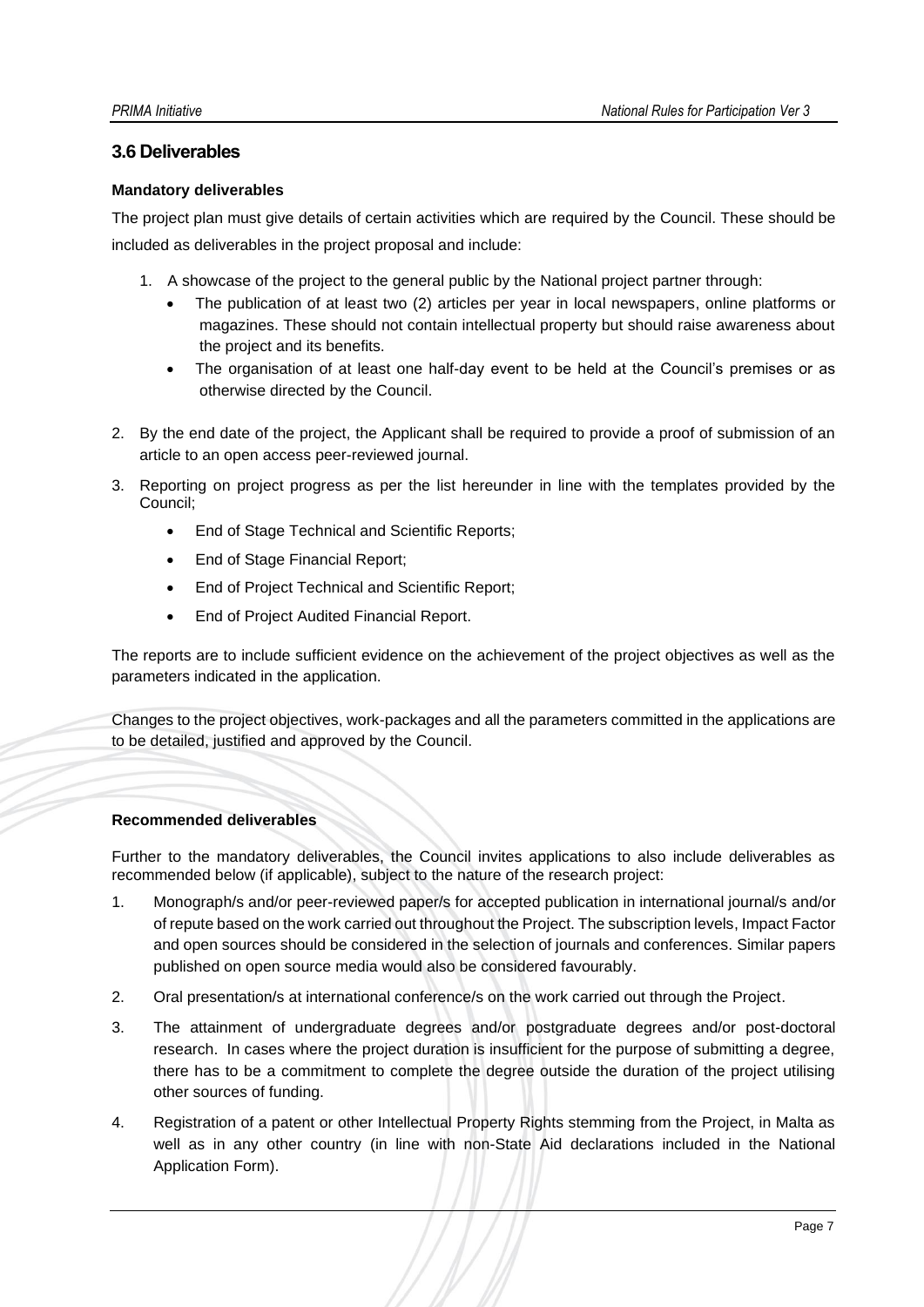- 5. Commercial commitments such as technology innovations to be included in a partner's existing product or service (in line with non-State Aid declarations included in the National Application Form).
- 6. Commercial commitments such as technology transfer licences (in line with non-State Aid declarations included in the National Application Form).

## <span id="page-8-0"></span>**4. List of Eligible and Ineligible Costs**

### <span id="page-8-1"></span>**4.1 Eligible Costs**

Eligible direct costs are those costs incurred directly by the project partner during the duration of the project and used primarily for the purpose of achieving the objectives of the project.

All expenses must be incurred between the Start Date and the End Date of the project and must be limited to the budgeted value.

#### **a) Personnel Costs**

Wages of researchers and technical personnel, and other supporting staff, to the extent and for the duration that they are directly engaged on the approved research project.

- i. All employees in respect of whom wage costs are claimed must be registered with Jobsplus and covered by a valid contract of employment in terms of the national legislation on employment.
- ii. Personnel Costs related to Project Management are further limited to 10% of the project value.
- iii. Students can be engaged on the project and paid an annual stipend of €6,000 when reading for a Master's degree or an annual stipend of €8,000 when reading for a Doctoral degree. Note that for every engaged student, a full-time researcher must be employed by the applicant.
- iv. Personnel costs are calculated as follows:

The hourly rate (z) is calculated using the formula:

 $\epsilon$  z = (basic salary + allowances) / yearly weekday hours. The total hours worked by a full-time employee shall not exceed 1760 hours *per annum*.

Eligible salaries are pinned to the following hourly rates (including National Insurance and Inland Revenue and allowances) and personnel limits per project:

| <b>Role in Project</b>                                                     | <b>Hourly rates</b>          | Limits per project |
|----------------------------------------------------------------------------|------------------------------|--------------------|
| Management or equivalent                                                   | Up to $\in$ 41.49/hour       | Max 2 per project  |
| Senior<br>Researcher*<br>or<br>equivalent                                  | € 23.97/hour to € 33.69/hour | Max 2 per project  |
| Researcher <sup>¥</sup> or equivalent                                      | € 13.29 to € 23.95/hour      | No limits          |
| Operational,<br>technician,<br>research support assistant or<br>equivalent | Up to $\in$ 13.28/hour       | No limits          |

*The rates stated in the table above are for the year 2021. For subsequent years, a 5% increase per year is allowed.*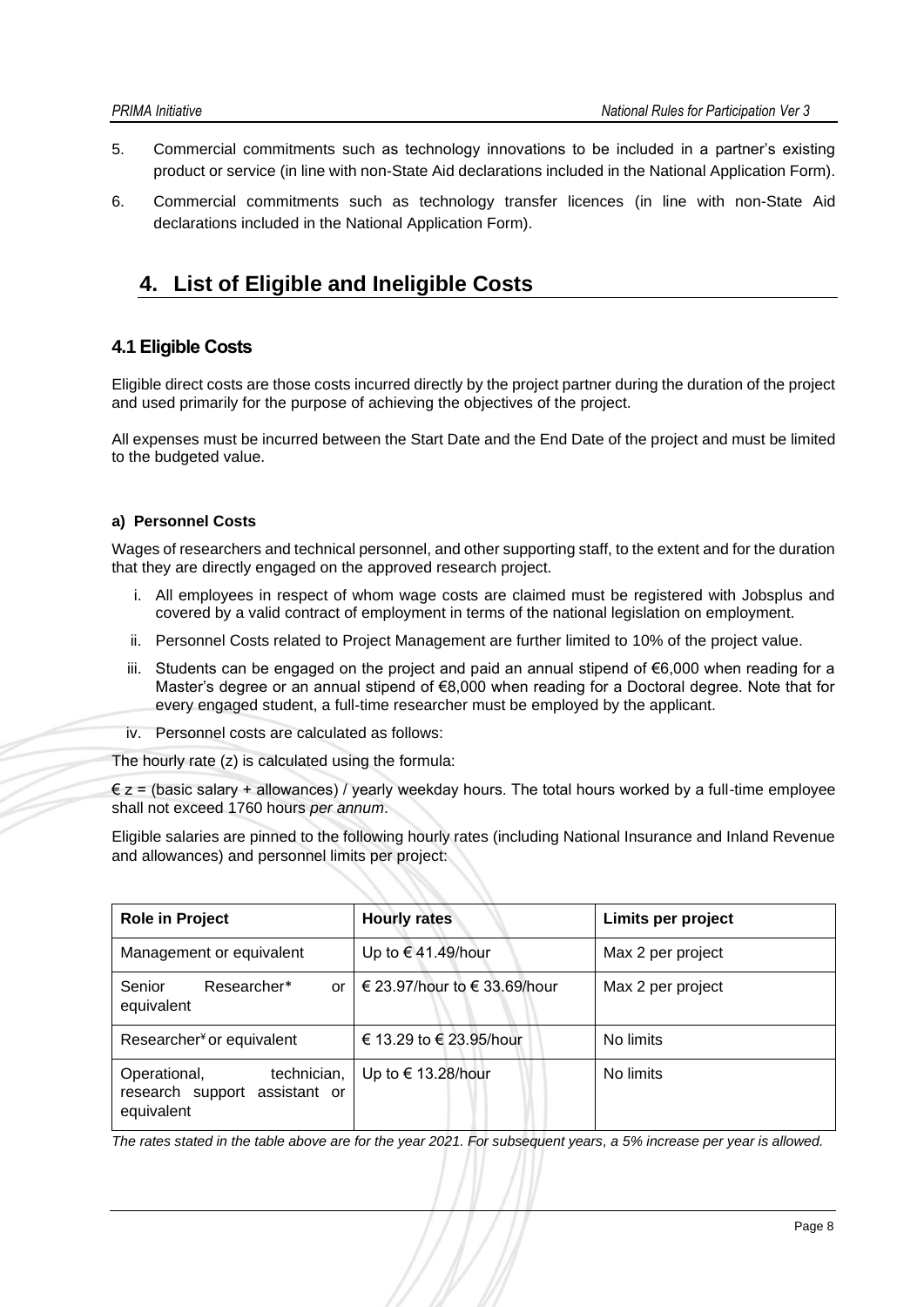\*The term 'senior researcher' is to be used for a postdoctoral researcher with a specialist and high level of local and international experience in the field. Individuals possessing a high level of experience in industry can still be considered.

¥The term 'researcher' is to be used for a Bachelor's, Master's or a Ph.D degree holder and hence the hourly rate should be equivalent to the degree held by the relevant individual.

Personnel in salary brackets that are higher than those noted above will still only be reimbursed at the rates of the eligible brackets above depending on their role in the project. The hourly rates will have to be noted in the application along with the number of hours on the project per individual.

v. Filled time sheets are to be retained for all personnel, including students, as proof of number of hours spent on the project. Documentation of the utilisation of the employees' internally funded research quota for other research activities is to be retained as this evidence may be required by the auditors.

#### **b) Specialised equipment and research consumables**

Purchase of specialised equipment including software. Overall value of consumables typically cannot exceed 30% of project value. Proposals with consumables exceeding 30% of the project value need to be discussed at application stage.

#### **c) Travel and Subsistence**

For the attendance of consortium meetings, only 1 person will be eligible to attend the meeting.

For the attendance of international conferences, only 1 person will be eligible to attend per six (6) months.

Eligible costs under this section include the cost of economy flights, public transport and other expenses that have been incurred for the purpose of the project after selection of the most economic solutions. Per diems are payable for travel up to a maximum of 14 days in a row.

#### **d) Other Operating Expenses**

Other operating expenses incurred directly as a result of the project. These must be approved beforehand by the Council and must not fall under ineligible costs. Details shall need to be provided in the National Application Form and ideally would have been discussed with the National Contact Point before submission.

#### **e) Costs of IP and knowledge transfer activities**

Costs of knowledge transfer activities and patents bought or licensed from outside sources at arm's length conditions.

#### **f) Overheads**

Overheads (also known as eligible indirect costs) will be covered at 10% of direct eligible costs, excluding the costs of subcontracting as well as for items of equipment above €5000 and consumables above €5000. Note that for equipment, the capping of €500 is per piece while for consumables, the capping of €500 is for the total amount of consumables per partner.

#### **g) Subcontracted activities**

Subcontracted activities shall be allowed up to a limit of 25% of the project value, provided that prior approval is attained from the Council before subcontracting to ensure fair procurement procedures.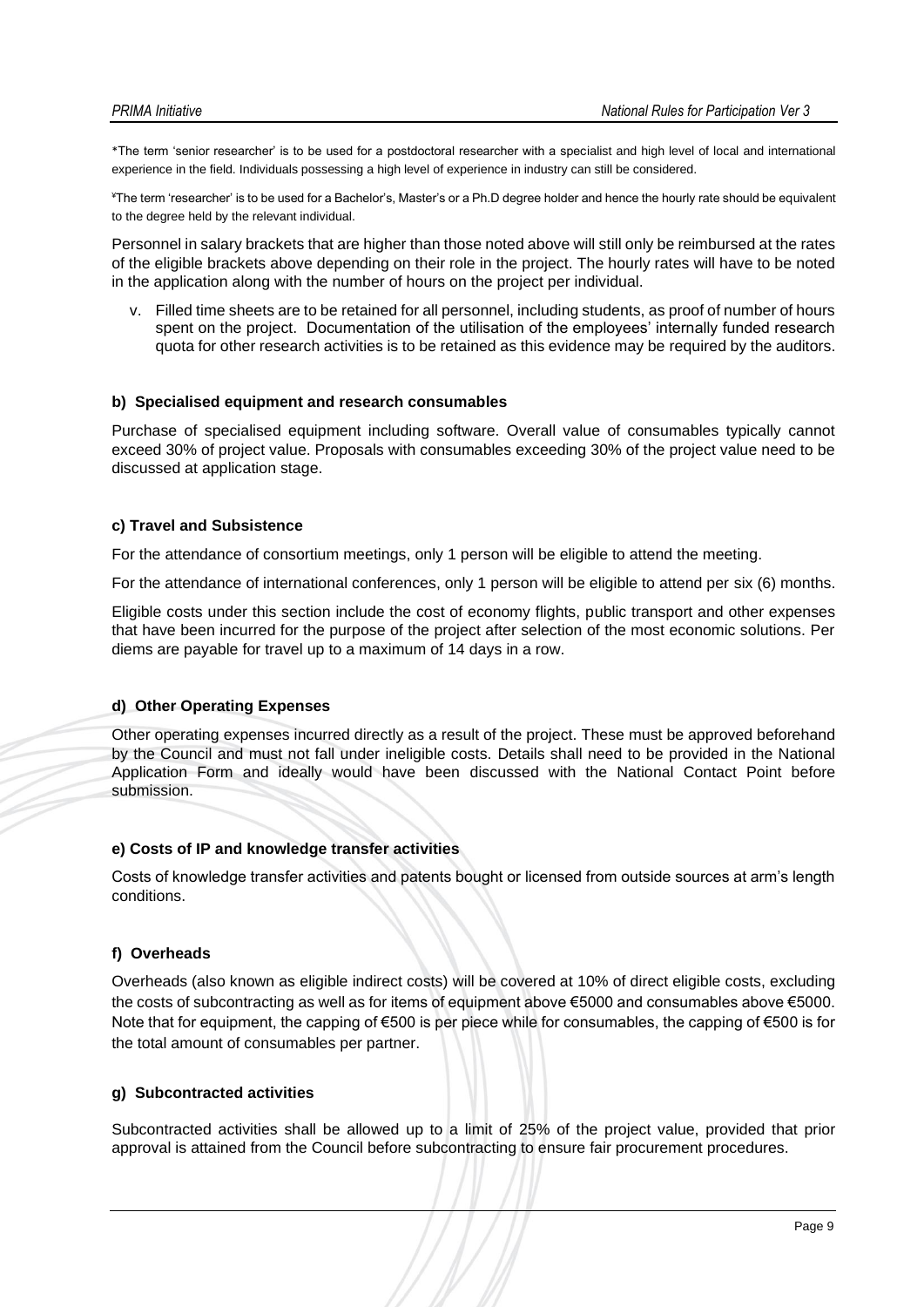#### *Additional Provisions*

Eligible Costs are to conform to the following and are subject to the final audit scrutiny:

- Any expenses incurred during the course of the project must be consistent with the principles of economy, efficiency and effectiveness.
- In the event of purchases of any value, private entity partners are required to demonstrate adequate marketing testing.
- Public entity partners are to follow Public Procurement Regulations in their entity.
- Any calls for the recruitment of personnel on a project is to be conducted in a strictly transparent manner and is to include a public call in the form of an online advert and interview process.
- Commercial transactions between any applicants or consortium partners, or between any applicants or a consortium partner and a company with similar shareholding to a consortium partner, is not allowed. All transactions need to be carried out in line with the arm's length principle outlined in Section 1.3.

#### *Aid Intensity*

<span id="page-10-0"></span>The financial contribution to a Partner where State Aid is not applicable shall be 100% of the eligible costs incurred by that Partner.

Should at any point in time the Council or any other relevant entity deems that the project constitutes State Aid, the beneficiary will be required to follow State Aid Regulations and this in turn may or may not result in the recovery of funds.

## **4.2 Ineligible Costs**

The following expenditure shall be considered as ineligible costs:

- Expenses related to loans, interest, etc.
- Recoverable value added tax.
- Expenses which are recoverable through other funding mechanisms.
- Re-purchase of equipment originally procured through other funding mechanisms.
- Purchase of equipment and services from partners or their subsidiaries.
- Opportunity costs related to foregone production and production downtime arising from the allocation of resources to the Project.
- Any activity related to the reproduction of a commercial product or process by a physical examination of an existing system or from plans, blueprints, detailed specifications or publicly available information.
- Standard office equipment.
- Personnel hours for travelling.
- Any other costs not listed down in Section 4.1.

# <span id="page-10-1"></span>**5. Evaluation**

Pre-/Proposal applications will be checked for eligibility by both the PRIMA secretariat as well as the individual participating entities. Apart from the overall proposal submission done by the Project Coordinator through the online submission platform of the PRIMA website, National partners will be required to submit a **National Application Form** (only at the pre-proposal stage, however the Council reserves the right to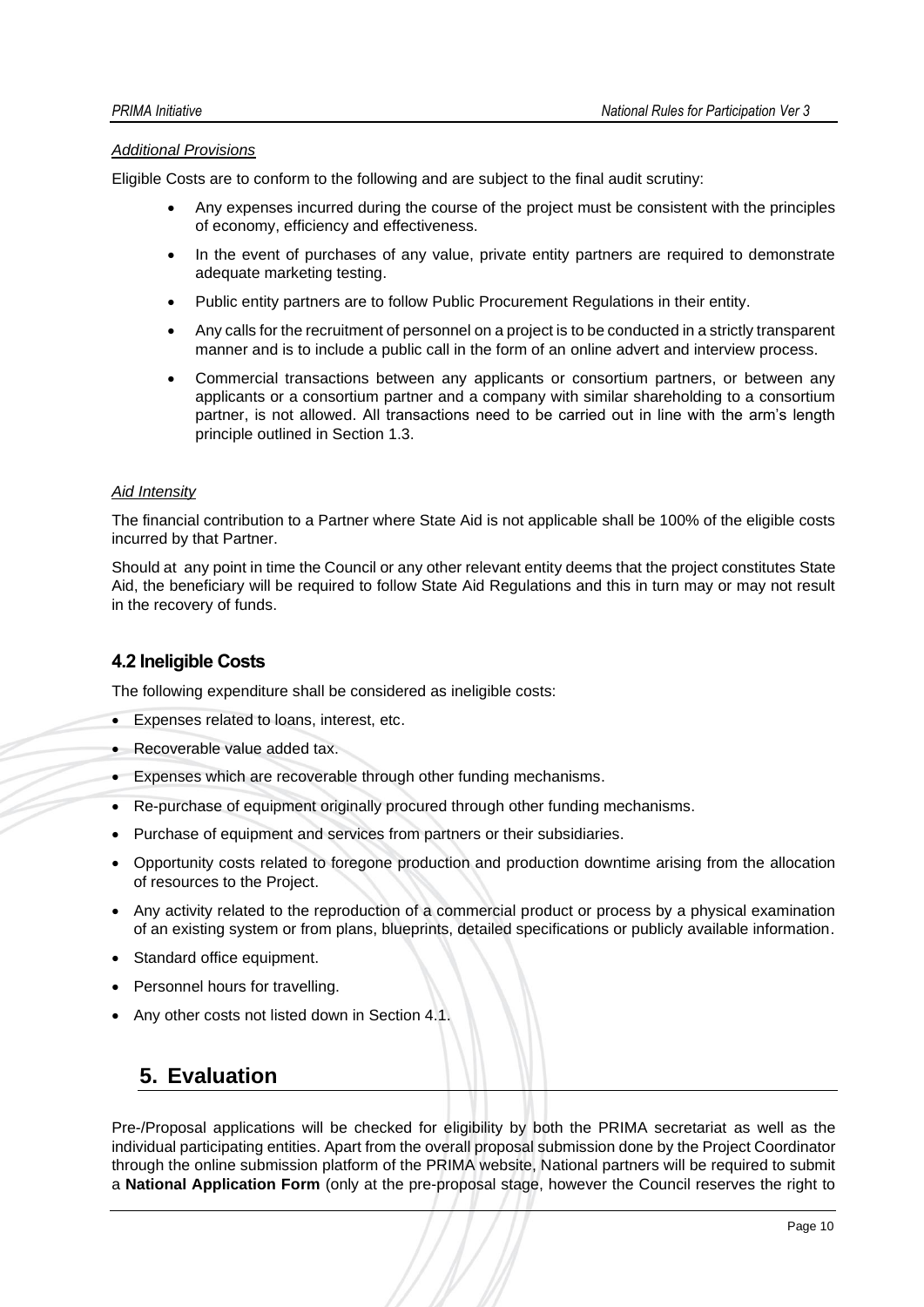request more information during the full proposal submission stage) to the Council which may be downloaded from the Council's website or by contacting the Council. Any discrepancies will result in the overall proposal being ineligible.

The Council may undertake a due diligence exercise through its contractors for the purpose of administrative compliance. Further assurances, such as bank guarantees, may be required at the discretion of the Council.

Pre-/Proposals that pass the eligibility check will then be scientifically evaluated by PRIMA in accordance with their stipulated evaluation criteria (following Horizon 2020 evaluation rules).

# <span id="page-11-0"></span>**6. Post Selection Process**

### <span id="page-11-1"></span>**6.1 The Grant Agreement**

For each project approved for funding, individual **Grant Agreements** will be signed between the successful Applicant and the Malta Council for Science and Technology. This Agreement will act as the basis for project funding and will regulate the transfer of funds to National beneficiaries based on these regulations.

The Project Coordinator has to decide with the project partners on a common starting date for the project and send this information to all the funding bodies involved in funding this project in order to ensure that the National Contracts are synchronised in time to cover all the periods of the project.

The Council reserves the right not to proceed with signing any National Grant Agreement in the event that it results that doing so would be too high an exposure risk to the Council.

The Project Contact Point must provide two (2) images related to the project and an abstract upon signing the Grant Agreement. These will be used to publicise the award.

### <span id="page-11-2"></span>**6.2 Start Date and End Date**

The project will start on a pre-determined date as agreed by all the respective parties and determined in the Grant Agreement, in line with Section 3.1 of the National Rules for Participation.

In view of the particular nature of the Grant Agreement, the said agreement will not be signed simultaneously by all parties but will be signed by all the parties separately. Each party will signify the date of signing and the Grant Agreement will come into force on the date on which the final signature is made thereon (hereinafter the "Agreement Date").

Between the Agreement Date and the Start Date, the Project Contact Point should ensure that all activities required for a smooth project start are completed.

To be eligible for funding, all expenses must be incurred between the Start Date and the End Date of the Project.

### <span id="page-11-3"></span>**6.3 Double Funding**

Funding under this joint initiative is made available on the basis that the Applicant has not benefited and will not benefit from any other grant or financial incentive of whatever nature, applied for and/or utilised for the same scope as that subject of the funding requested under this joint initiative. Provided that, in the case where the application covers work that is part of a larger project, the Applicant must submit a table as an appendix to the application form that shows a comprehensive list of the items of work and the source of funding for each item.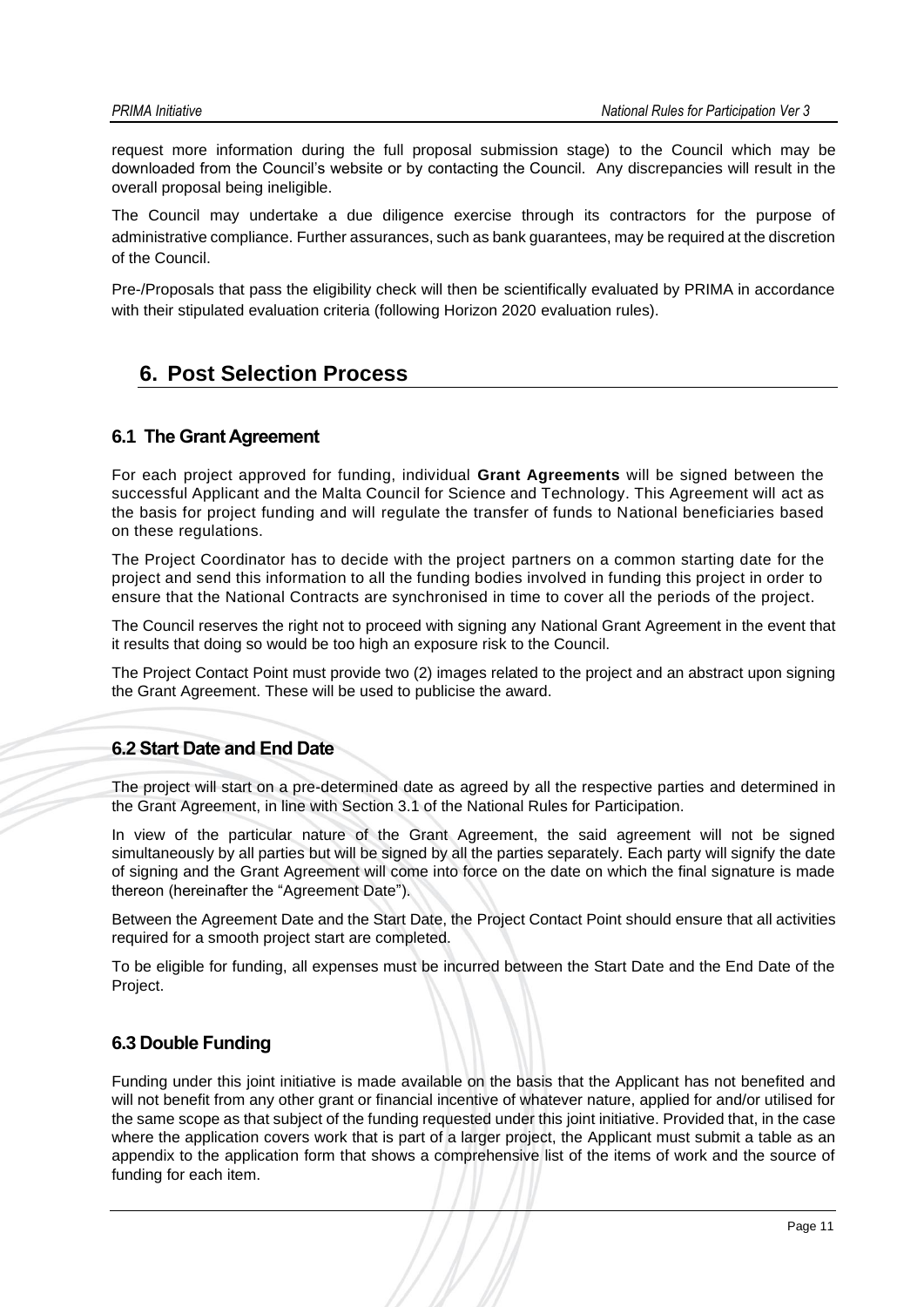The Applicant will be required to sign a declaration to this effect and authorising the Council to exchange essential information related to the project with other funding agencies, both local and overseas, for any necessary checks.

## **6.4 Project Extensions**

Time extension requests are unlikely to be accepted unless these are due to extenuating circumstances that are deemed by the Council as having been unavoidable by the partners following all efforts and best practice project management. In exceptional cases, even though the Council may deem a request for extension as valid, this would need to be communicated by the Project Coordinator and all other funding agencies shall need to agree. PRIMA secretariat must also be informed of such extensions and approval sought. If a common agreement is not reached between the funding bodies, the request will automatically be declined.

# <span id="page-12-0"></span>**7. Funding, Management and Progress Monitoring**

## <span id="page-12-1"></span>**7.1 Allocation and Disbursement of Funding**

Following the termination of the project or expiry of the Grant Agreement, the Project Contact Point will be required to submit a Final Technical Project Report for the whole project, thus covering the work undertaken.

For the purpose of funding and reporting, a project submission shall be divided into a number of Stages. Each Stage shall be of 12 months duration. Funding for any one Stage shall not exceed 80% of the total project financial contribution due. Total financial contribution over the lifetime of the project shall not exceed the funding limit as established in the Grant Agreement, irrespective of actual expenditure.

The periodic funding will be allocated according to the following schedule:

1. For the first Stage, the Council will make an initial advance payment of 100% of the due financial contribution in relation to that particular Stage. This will be calculated on the Applicant's component of projected expenditure for that Stage and include both direct and indirect costs.

In the case of a single-Stage project (one 12 month period), the Council will make an advance payment to the applicant equivalent to 80% of the due financial contribution calculated on the projected costs. This will include both direct and indirect eligible costs.

2. At the end of each Stage, the Project Contact Point will be required to submit a Technical Stage Report and a Financial Stage Report to the Council with details of actual expenditure over the past stage, together with an updated forecast of projected expenditure for the following stage.

Both stage reports have to be approved by the Council before moving to the next stage. This should be in line with the templates for stage and final reports as provided by the Council and annexed to the Grant Agreement.

3. For the second and subsequent Stage, the Council will calculate the due financial contribution in relation to that particular Stage based on the Financial Stage Report submitted. This contribution will be calculated as forecast eligible expenditure, adjusted for any overspend or underspend of the preceding Stage.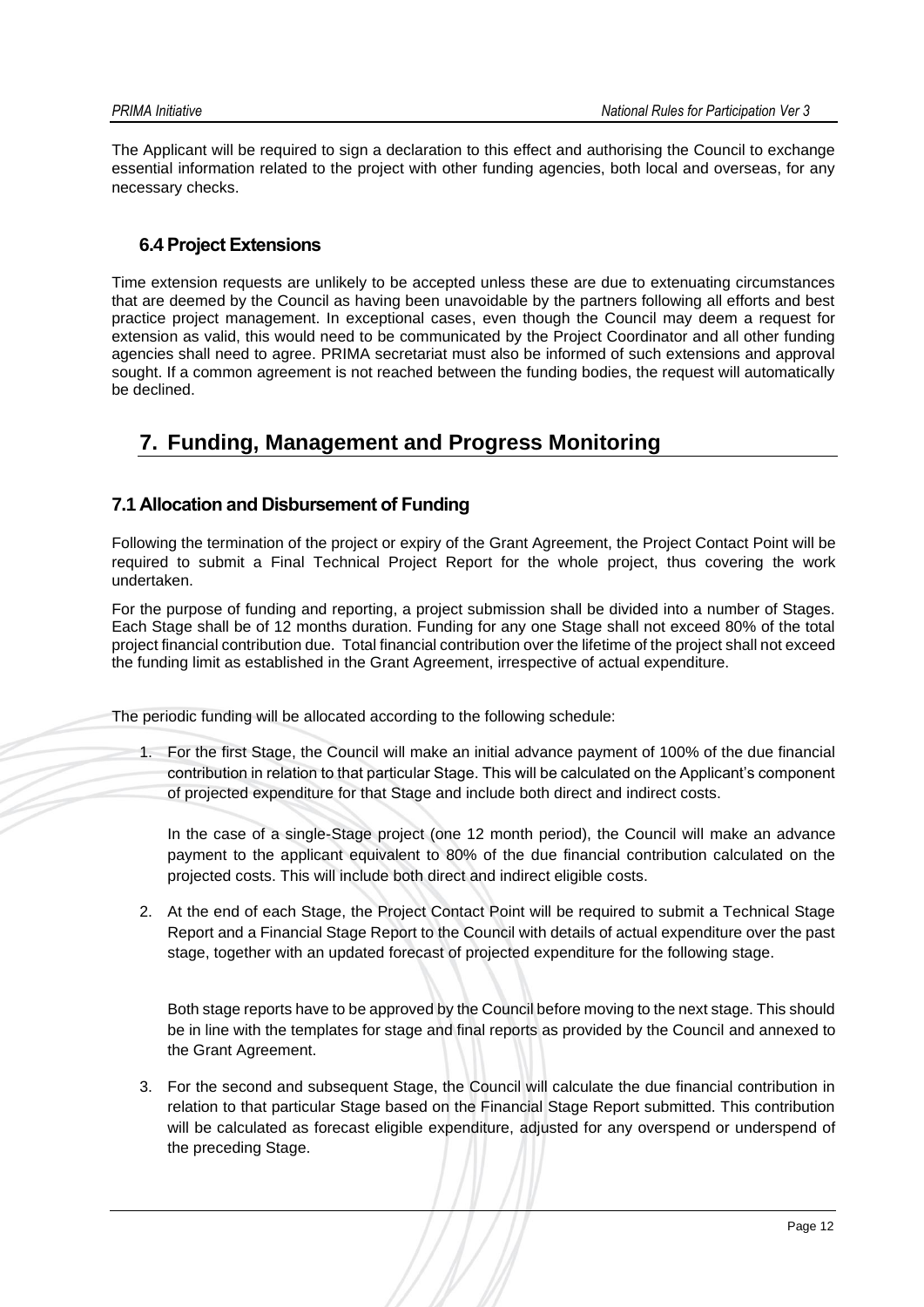- 4. Except for the final Stage of the project, the Council will make an advance payment equivalent to 100% of the due financial contribution in relation to that particular Stage, calculated as in bullet (3) above.
- 5. For the final Stage of the project, the Council will make an advance payment of up to 80% of the due financial contribution calculated as in bullet (3) above. However, the Council shall retain 20% of the total project grant to be transferred only upon successful completion of the project.
- 6. Following the termination of the project or expiry of the Grant Agreement, the Project Contact Point will be required to submit a Final Technical Project Report together with a Final Financial Report for the whole project, thus covering the work and expenditure undertaken. The Final Financial Report needs to be audited by a certified auditor appointed by the Applicant and approved by the Council once submitted. The audit should determine the total eligible costs and compare these to the funds forwarded. The Council reserves the right to appoint an auditor to audit the Project Financial Audit as submitted. Failure to submit a timely audited Financial Report may result in the Council recovering all funds disbursed across the project.
- 7. As soon as the verifications and audits are finalised and cleared, the Council will release the retention money due. In the case of overpayment, the Applicant will be required to refund the underspend amount to the Council within a specific timeframe, or as agreed to with the Council.

The Council reserves the right to alter the funding parameters as deemed appropriate.

#### <span id="page-13-0"></span>**7.2 Dissemination & Externalisation**

Any articles and text material related to the project should include the words:

*'Project <Project Name> funded by the Malta Council for Science and Technology through the PRIMA initiative of Member States, Associated Countries and Participating Countries'*

Any websites or printed material related to the project should also include the Council logo, PRIMA logo and European Commission logo.

During the term of Agreement and for five (5) years thereafter, the Applicant shall include and prominently feature the Council and PRIMA in any publicity related to the project.

All publicity material shall be vetted and approved by the Council before publication and should make mention of the initiative and the Council. In the case where printed material is published without a mention of the initiative and the Council, the Applicant shall be obliged to publish a correction at its own expense in the subsequent issue of the publication.

By the end date of the project, the Applicant shall be required to provide a proof of submission of an article to an open access peer-reviewed journal.

## <span id="page-13-1"></span>**7.3 Reporting**

On the last day of a stage, an End of Stage Technical Report is to be presented to the Council. An End of Stage Financial Report is then to be submitted within one month from the end of the stage.

On the last day of the project, the Project Contact Point is required to submit a Final Technical Project Report. The final audited Financial Report covering the work and expenditure undertaken during the entire project shall need to be submitted by not later than four (4) weeks from the stipulated end of project date.

The Council reserves the right to request additional project-related information.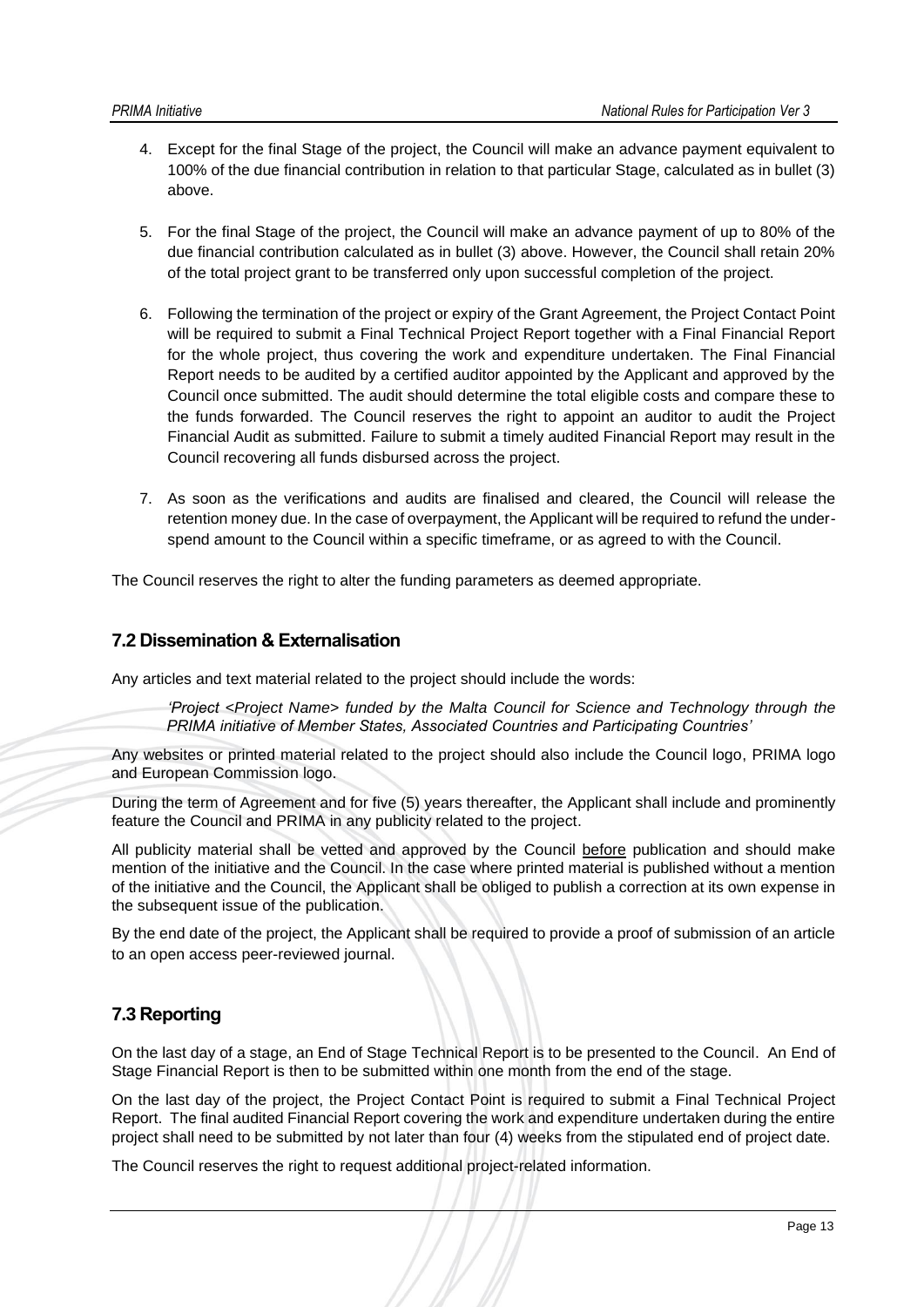Approval of the stage reports allows the beneficiary to proceed with the next stage of the project. Approval of the final reports permits the release of the retention.

In the event that a project is found to be in breach of the Grant Agreement or to materially depart from the submitted application, the Council reserves the right to discontinue the award and the applicant may be required to refund the Grant in part or in full. In any such event, the Council may also exclude an applicant from participating in future calls.

The project contact point shall set a schedule for quarterly progress meetings with the Council to take place as part of the reporting work package.

The templates provided by the Council should be used to develop the End of Stage Technical and Financial Reports as well as the Final Technical and Financial Reports.

The End of Stage Technical and Financial Reports shall contain the following details:

- (i) An account of project activity and achievements over the past stage compared with the originally submitted application.
- (ii) An account of actual expenditure over the past stage compared with the originally submitted budgeted expenditure. All financial reports must be signed by the person responsible for the financial management and assembled as per the instructions in the Grant Agreement.
- (iii) An updated forecast of project activity and projected achievements for the following stage.
- (iv) An updated forecast of projected expenditure for the following stage.

The beneficiary shall appoint an auditor to conduct a detailed financial audit, following the completion of the project. The audit will consist of, at least, the following checks:

- Accounts
- Physical inventory
- Time-sheets and payslips / employee contracts
- Receipts for all equipment and consumables
- Bank statements for the Project Account

<span id="page-14-0"></span>The Council reserves the right to appoint an auditor to audit the Project Financial Audit as submitted.

#### **7.4 Accountability**

The beneficiaries shall open a specific project bank account and records, clearly distinguishable from their other accounting records. All relevant expenses must be recorded in these accounts. All funding payments by the Council must be deposited in the project bank account.

Eligible expenses must have been determined in accordance with the usual accounting and management principles and practices of the applicant. Direct eligible costs must be backed up with the relevant documentation as specified in the Grant Agreement.

#### <span id="page-14-1"></span>**7.5 Supervening Circumstances**

The Project Contact Point is obliged to immediately advise the Council of any internal or extraneous significant event which might affect the validity or implementation of the project. This obligation applies to the entire period between the submission of the Project Application and the completion of the project.